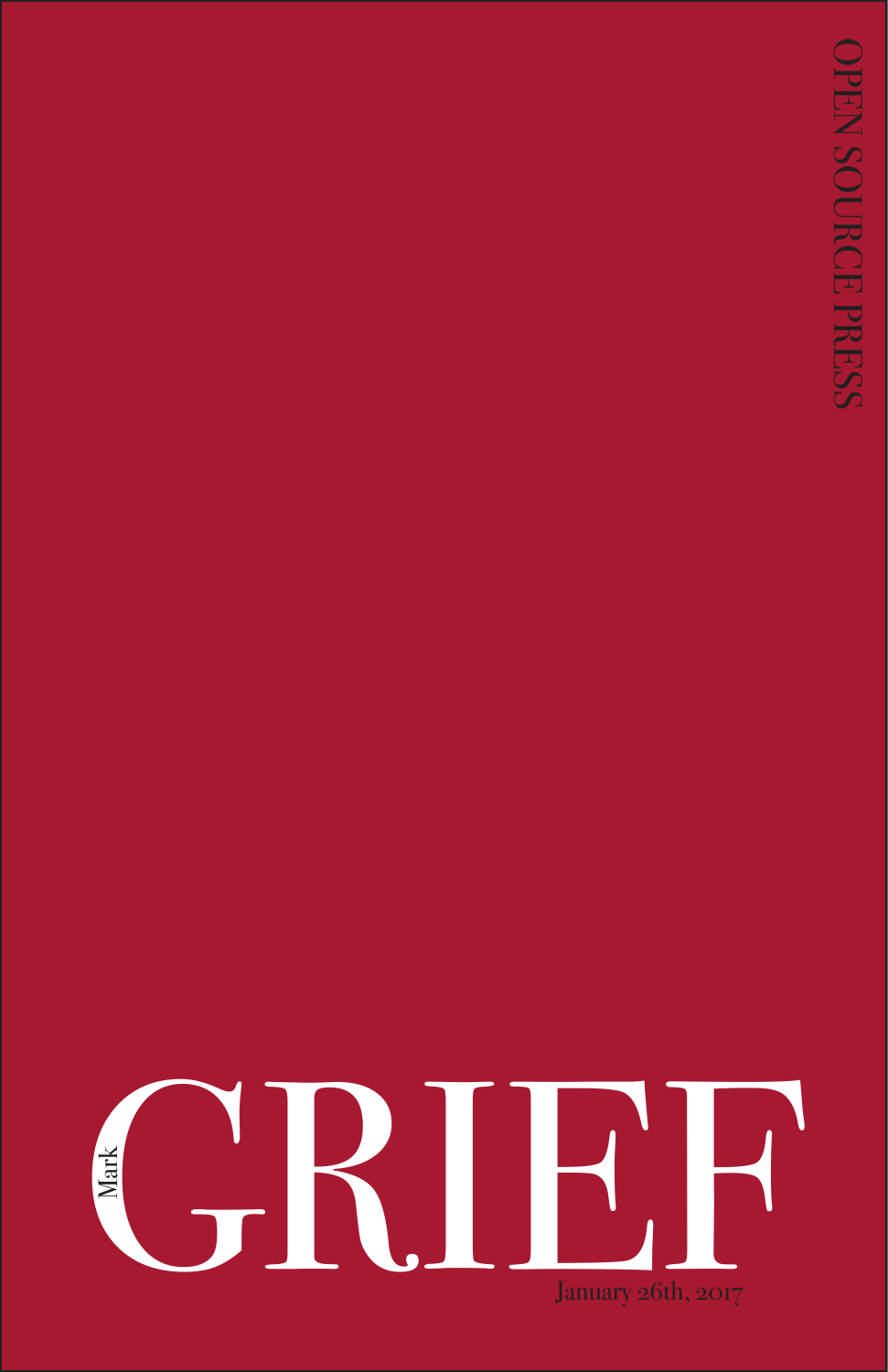"Every spirit builds itself a house; and beyond its house, a world; and beyond its world a heaven. Know then, that the world exists for you: build, therefore, your own world."

-Ralph Waldo Emerson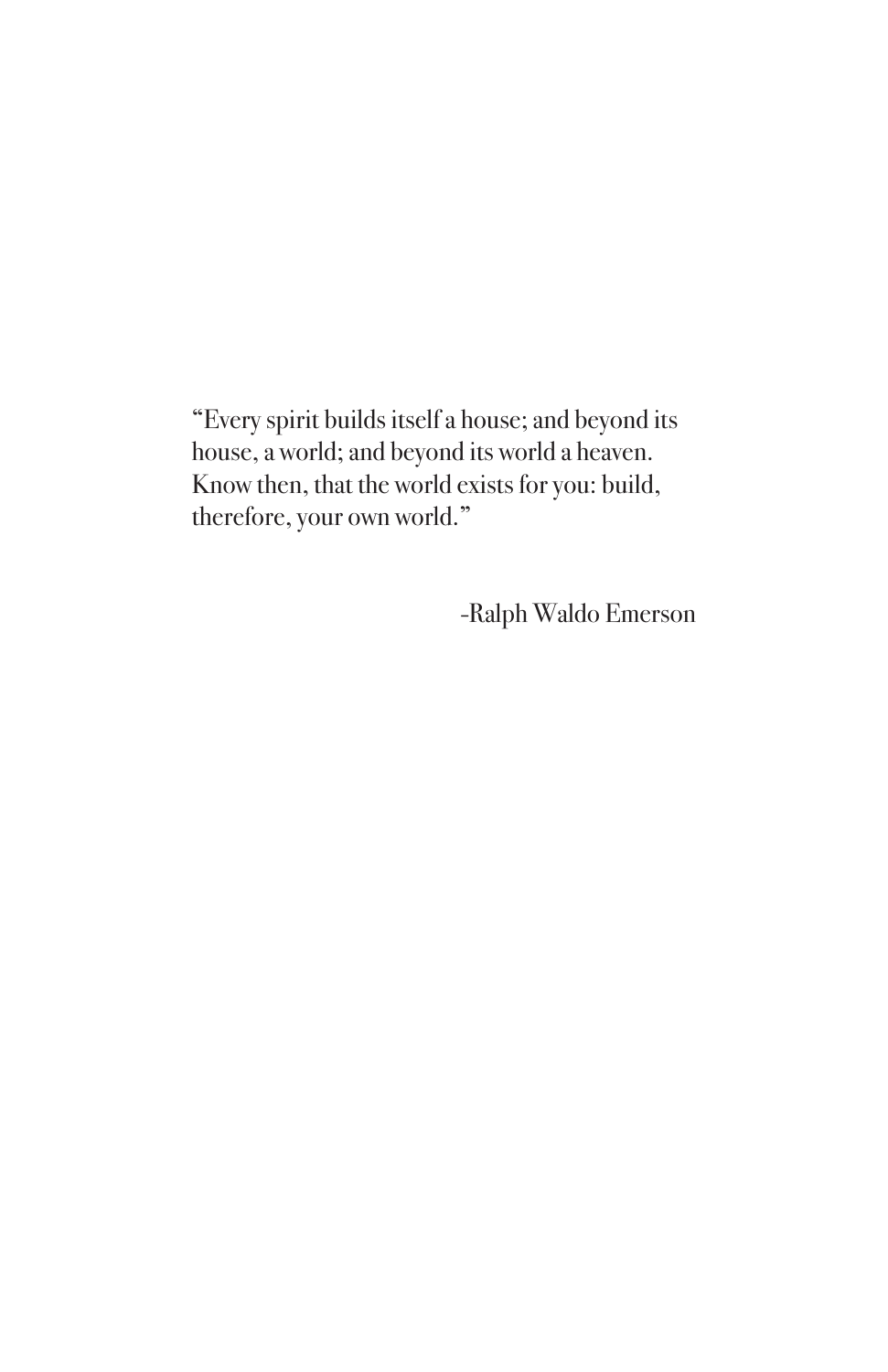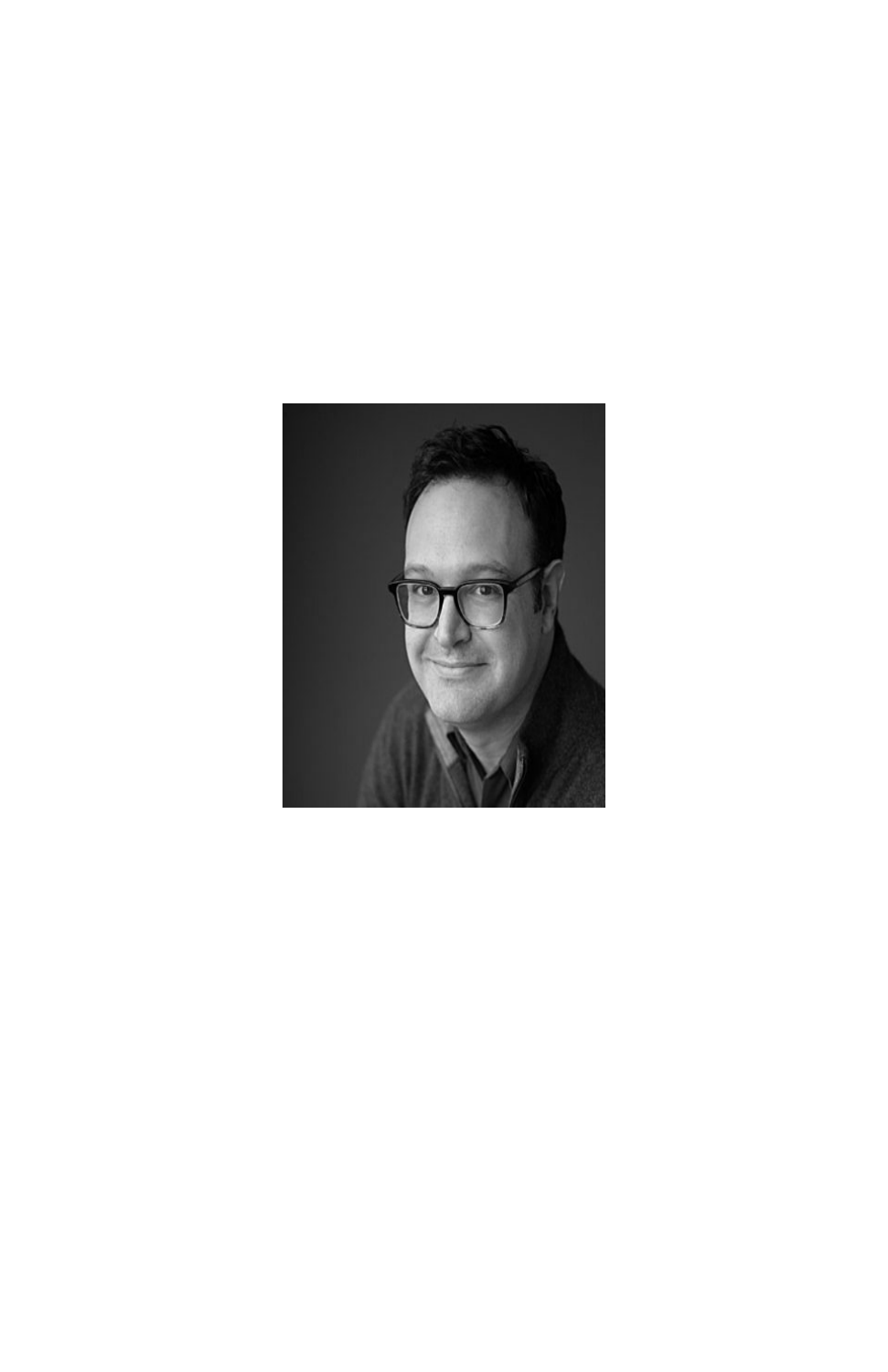This year marks the 200th birthday of Henry David Thoreau — the radical anarchist from Concord, Massachusetts who said "No" to government in slavery time and in 1849 wrote the everlasting manual for dissidents in the essay *Civil Disobedience*. This week, I asked the young Thoreauvian, Mark Greif, to remind us of the author of so much American Gospel, the very odd stick from Concord. Mark Greif is a writer and founding editor of the website N+1. He's collected his own essays under a title that's straight out of Thoreau: He called his book: *Against Everything*.

-Christopher Lydon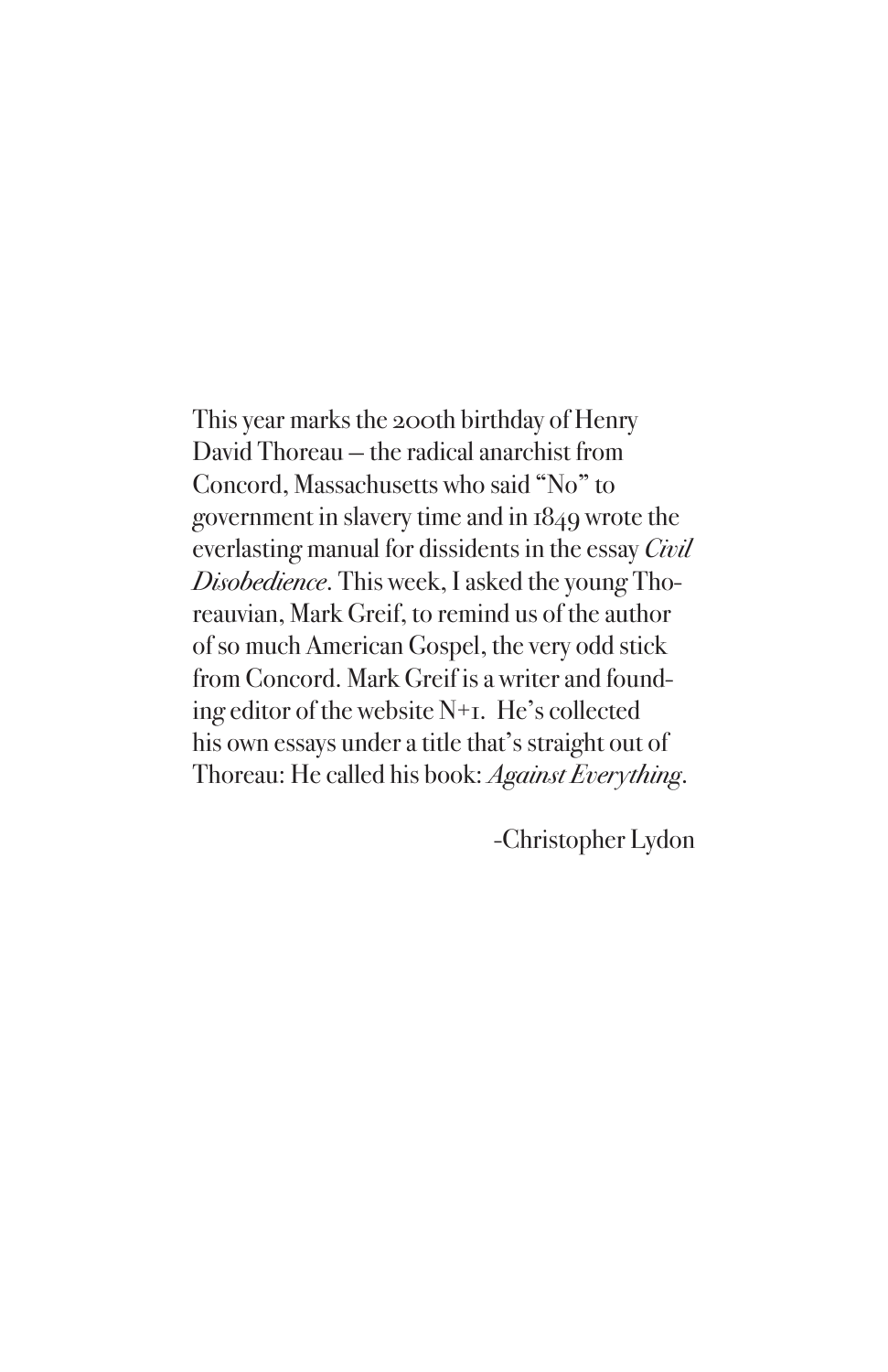## **GREIF**

You know, Thoreau's a funny character, and I've found myself thinking constantly in the last few days: What would he make of Trump? What would he make of this government? What would he make of millions of people in the streets at the women's march? The contention that Thoreau has, the claim he makes over and over again, is always to start with the individual first. Start with yourself. A Thoreauvian vision of Trump, first of all, is to seem him as a great time-waster, a kind of new time-waster-in-chief, someone who will engross our attention and keep us from living our regular lives, noticing our neighbors, noticing what's right in front of our nose. At the same time it's very hard to imagine that Thoreau, who so detested the Mexican War and the U.S. Invasion of Mexico, who so detested slavery–

## LYDON

Slavery above all really...

## **GREIF**

 –and on other occasions more or less suggested that it was impossible to live in the state of Massachusetts or in the United States as an ordinary person if there was anyone enslaved elsewhere in the United States. Yeah, it's funny to imagine him now because, on the one hand, I think he would insist, "you must not let this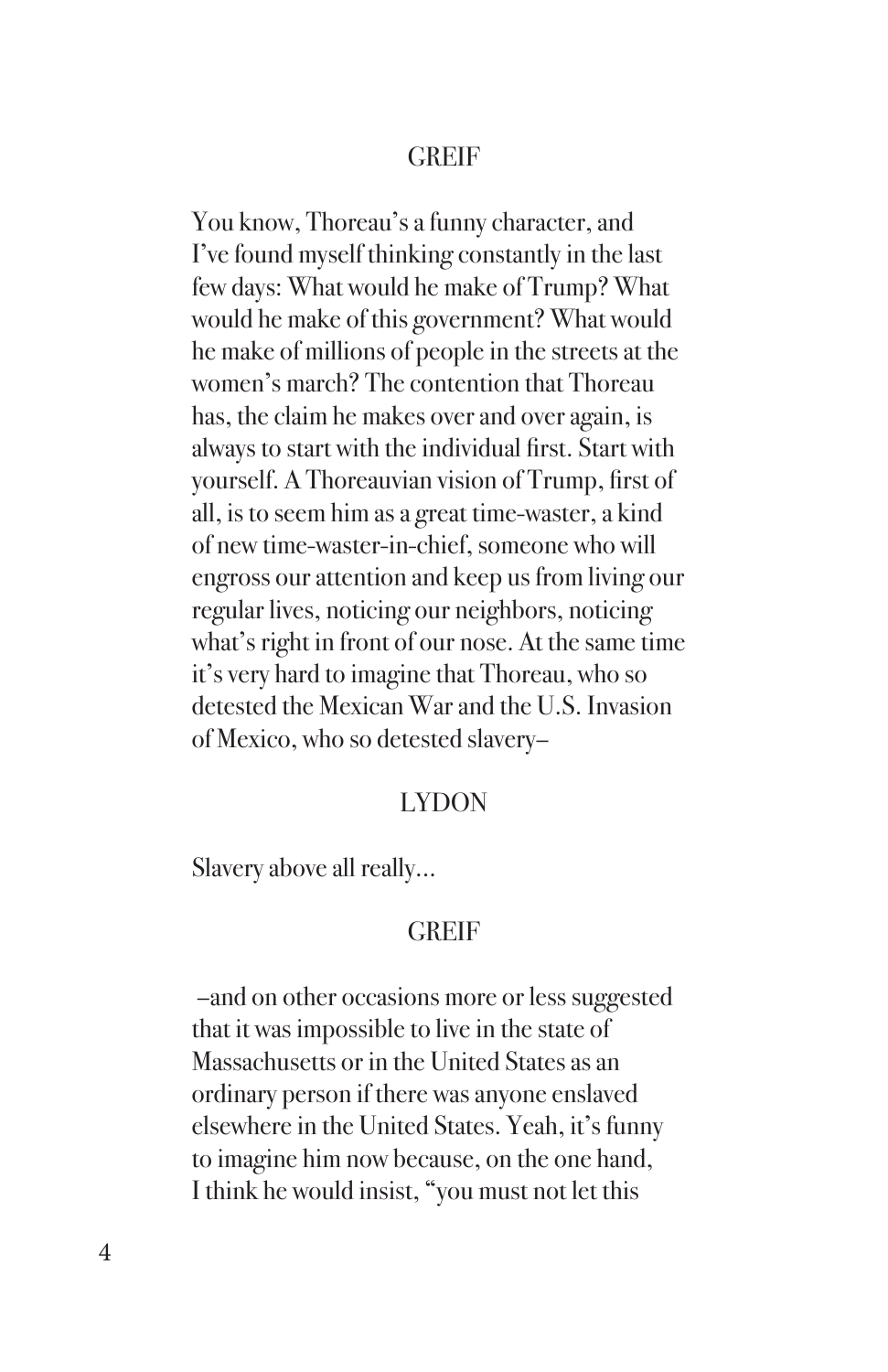fool, this comedian, this menace take over your ordinary lives. Do what you would do," and at the same time it seems clear that he would insist, "you can't live just an ordinary life but have to manifest yourself in some way by conscience in opposition to this state that would engross you or count you or make you part of an ostensible mandate, let's say.

## LYDON

Yeah. The beautiful line and the challenge in that "Civil Disobedience" essay is that the individual of moral conviction and action is already a majority of one. That's what you've got to cultivate, and that's what will change history, but how?

#### **GREIF**

Well, it's funny. Thoreau works it through as a set of puzzles, and that essay "Civil Disobedience" has meant so much to so many.

## LYDON

To the world.

#### **GREIF**

To the world. Martin Luther King. But also, it still, I think, provides the kind of template for what people call "direct action," "civil disobedience" now, but it's a very puzzling essay because on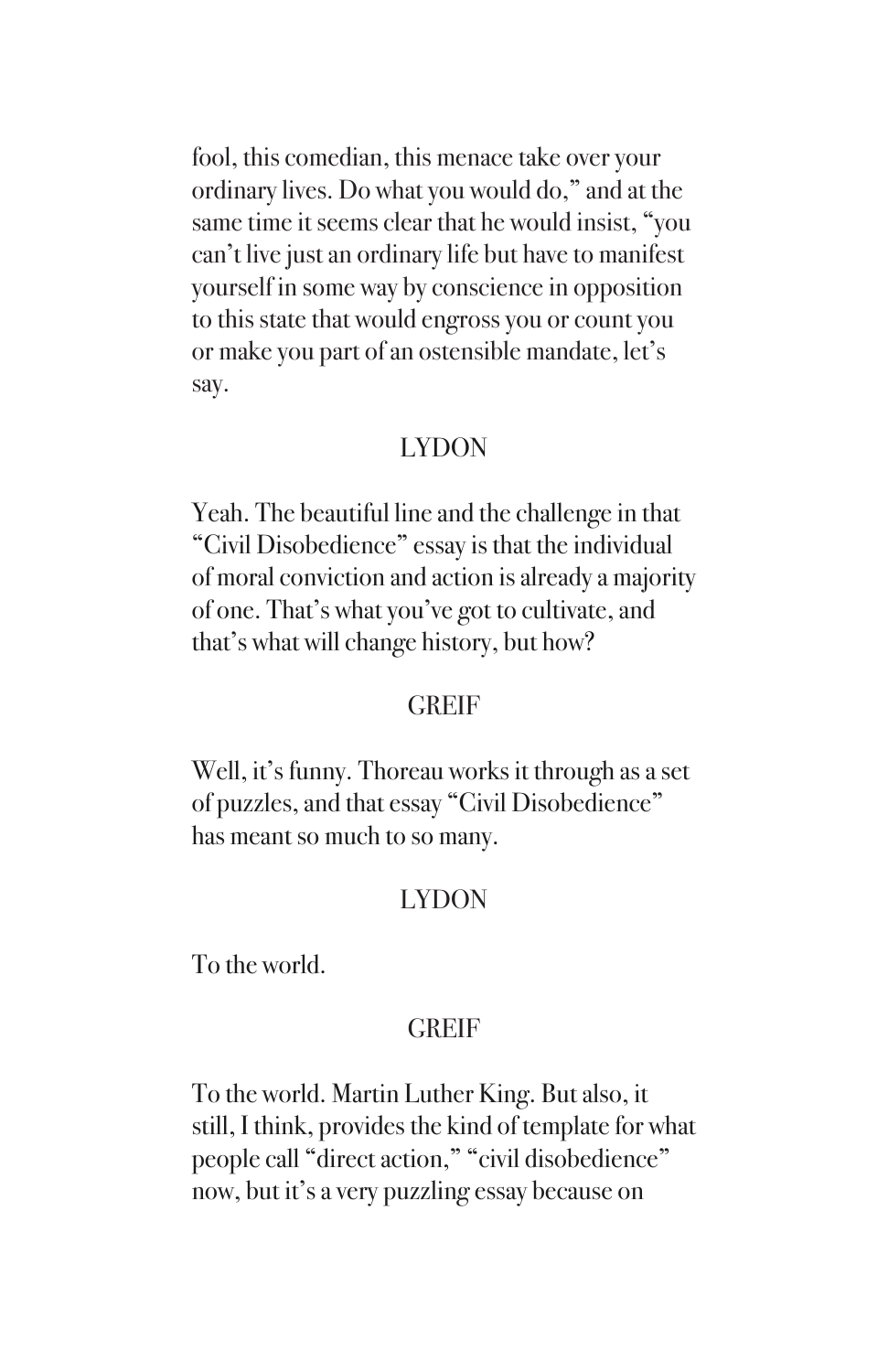the one hand, he does say just as you say, "forget about majorities. Forget about putting together a majority."

## LYDON

Even forget about law, compared to truth.

#### GREIF

Absolutely. Put the right before the law, and put your single conscience before the state, before every other voter let's say. At the same time, there is this insistence why should that work? Right? I mean, why should a majority of one exist, or why should it matter if any one person withdraws from the Union, withdraws him or herself from the state, the United States, Massachusetts, etc. In part, his insistence I think is that it works if you make yourself seen, and there's a real back and forth, you know, with Thoreau between saying, "My life is mine. It only happens once, and the best thing I or anyone can do is to live it is fully and richly as possible. Go to a cabin in the woods if that's what it takes," and this other side which suggests that we have to be exemplars for each other and that going to a cabin in the woods is, in some way, not meaningful without a world of people in town saying, "What's that weird guy doing in the woods?" and without being prepared to explain yourself to them whenever they ask. "Civil Disobedience" is interesting too, of course, because it's his most "town" writing, in a way. We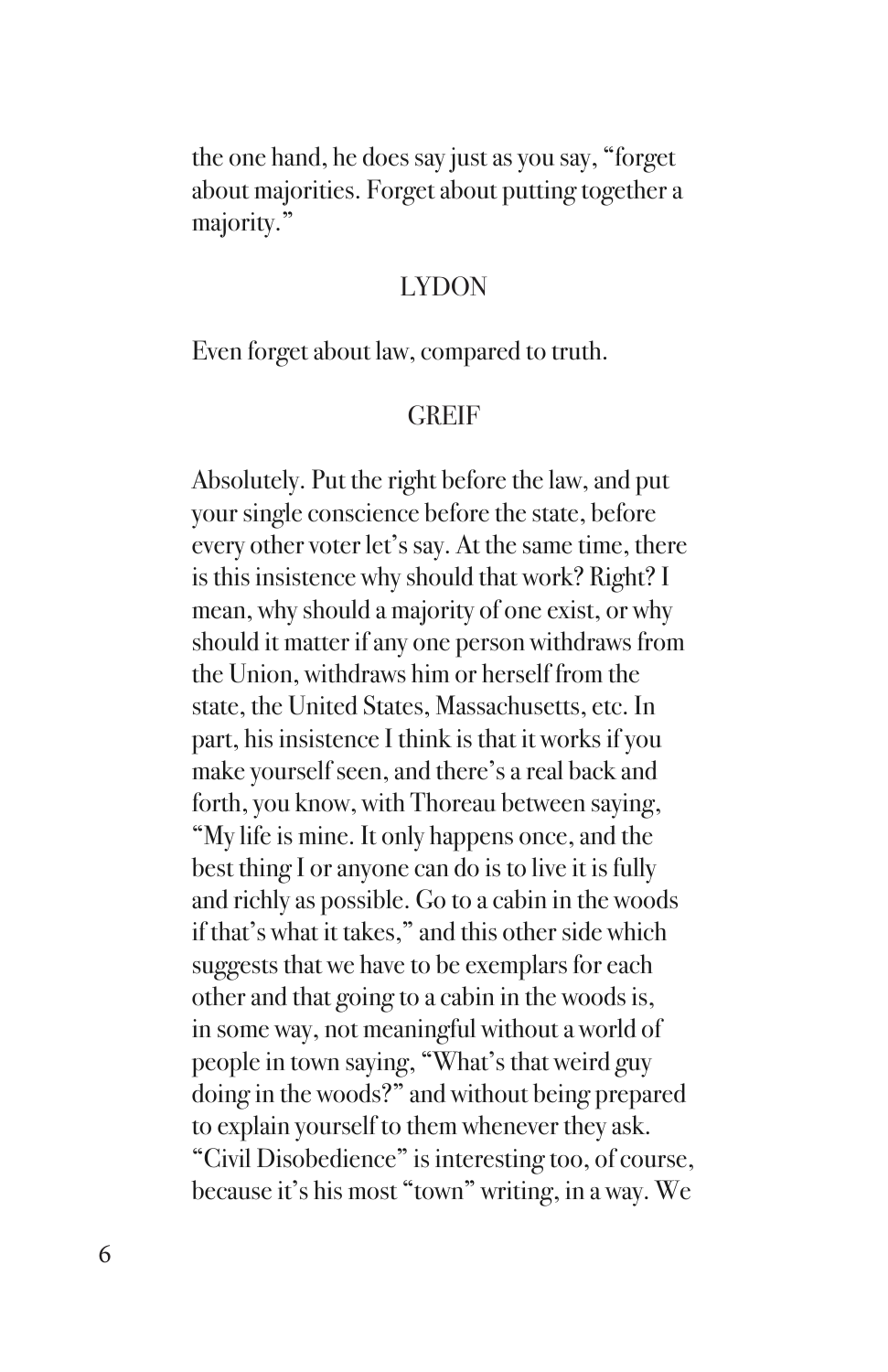don't think of Thoreau as an urban writer, but the core of that essay is the time when he spends one night in jail, and what he says is, "For the first time I overheard what all the cooks and dishwashers said in the town-inn kitchen. For the first time I overheard the people walking through town in the middle of the night," and he essentially says, "I saw my town for the first time. I saw what the real institutions of my town are from the other side, from being the person locked up," and he more-or-less says everybody could do with a night in jail just to see how things work from the inside and from the point of view the person who's least regarded.

## LYDON

I'm trying to think of people who were a majority of one. Martin Luther King was a majority of one. Nelson Mandela was a majority of one.

#### **GREIF**

Yeah. Well, it's funny because Thoreau, of course, he likes to set the great up and then tear them down, but in one of his kind of orations, one of these grand flights in "Civil Disobedience," he says, "You know what the problem with governments is? The problem is that they take Christ and they crucify him, and they take Washington and Franklin and call them rebels," and he more or less says at one point that the people who are the truest civil servants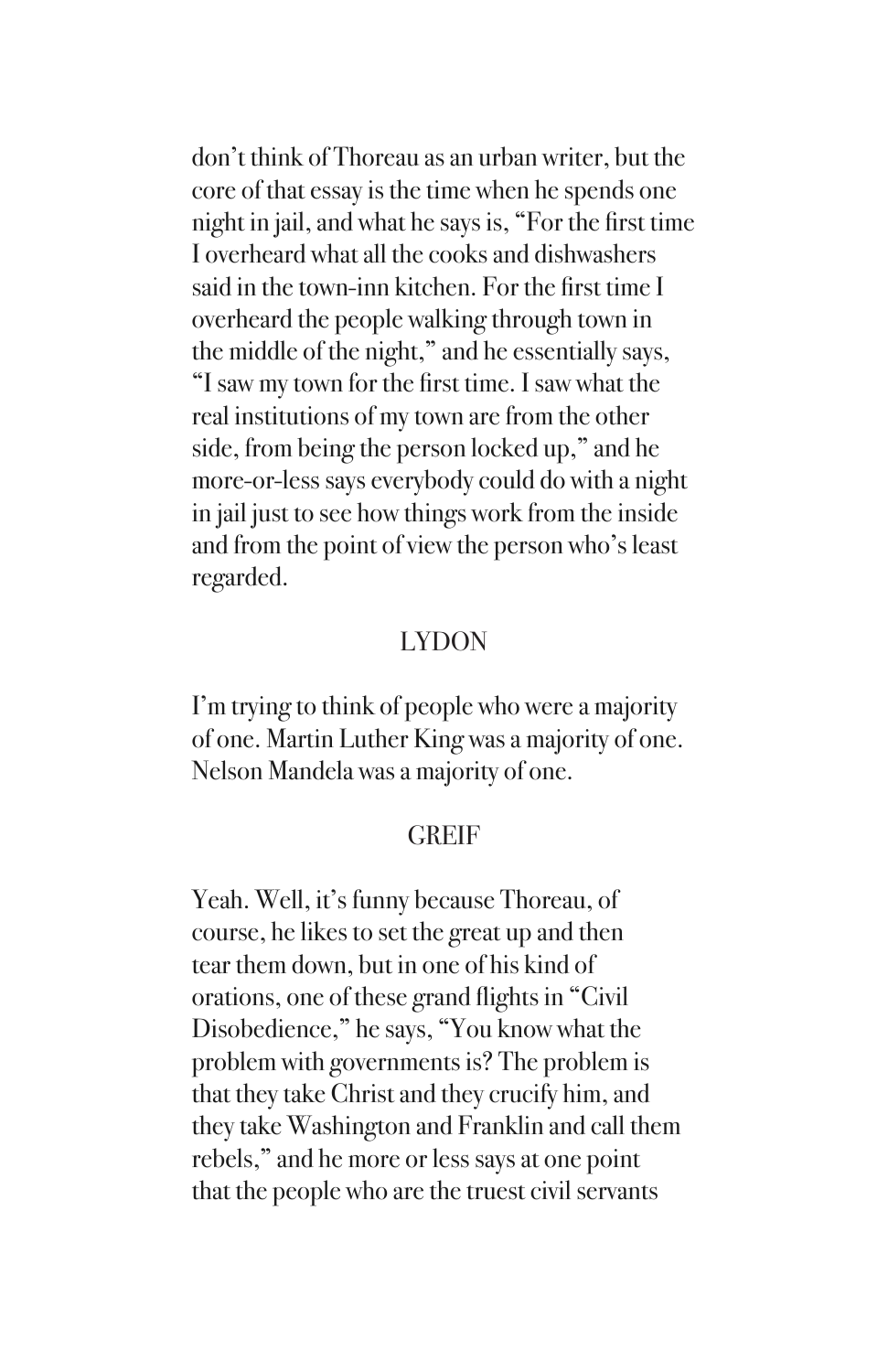are, inevitably, the ones whom the state first of all decides are their enemies. They're the people who've stepped out of line. It is an essay that deliberately has these qualities of a puzzle, a mind bender, a set of the Zen koans or something but one that really survives and is useful today. I sometimes think What Would Thoreau Do: WWTD in these times because he presents you with these immediate puzzles about things we get used to, right? The laws are there. They represent us all, etc. He says, "Well, does it really represent you? What would it take to ask if this represented you?" And then, in a situation like now with Trump where so many people are prepared to say "Not my president. I didn't vote for him. He represents everything I'm against," well, that's all fine, but what will you do with it? Do you go out to stand somewhere to remind people? Do you go home to say, "I'm not going to spend my time embroiled in a kind of folly"? And he doesn't give you a straight answer, or he doesn't give you a simple answer, let's say.

# LYDON

Muhammad Ali strikes me as an extraordinary case too: broke the law, was denied his greatest achievement, went into exile and came back triumphant and remained himself.

## **GREIF**

Yeah, I mean, and in a sense was lucky to get to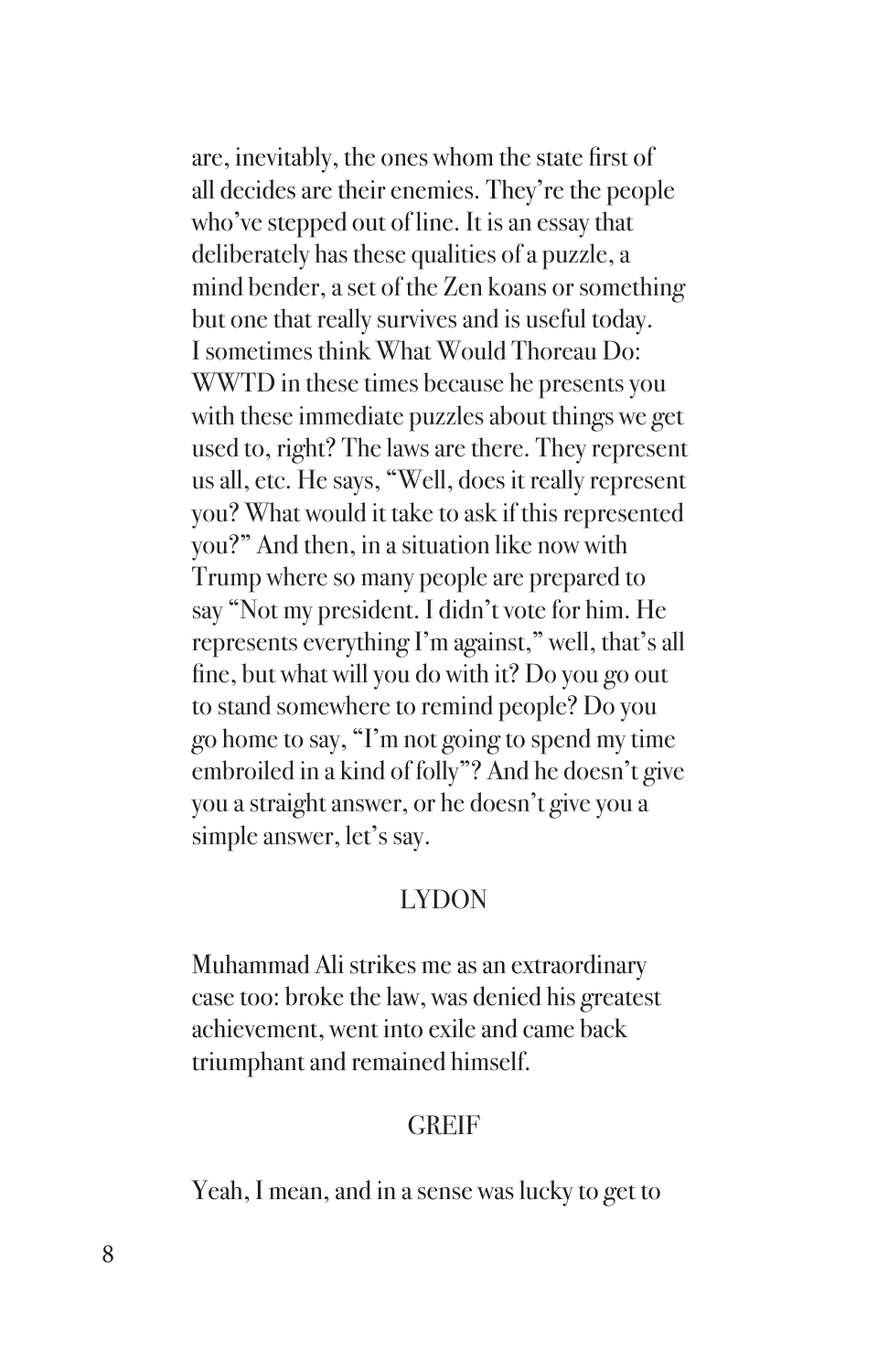come back and have years of lionization, if that's luck. I mean, I'm sure he himself was not always grateful to the sort of people who in the past had attacked him who now were friendly, but certainly, there is this history of the great American figures, especially black figures who are, because they speak out, speak the truth, pushed away: W.E.B. Dubois and Paul Robeson losing his passport and so forth. At the same time, I worry for myself. I'm not a particularly heroic or courageous person– although often indignant or outraged–and for the rest of us, the not-quite heroes, to think about what it would mean to withdraw a cent to things that you don't believe in. It's a tough task, one that I guess is back on the agenda now.

## LYDON

Thoreau in a way was against everything, except arrowheads and fishes and the woods, but he left a mark!

# GREIF

He was! I mean, it's the thing I admire endlessly about Thoreau and about many others of our kind of heroic pantheon, and it's the thing that made this idea of being against everything make sense to me, both as a kid growing up near Walden Pond and visiting it to go swimming and wondering who was this guy of whom everybody admires and buys bumper stickers of now and mugs that say "simplify simplify" from the Concord shop,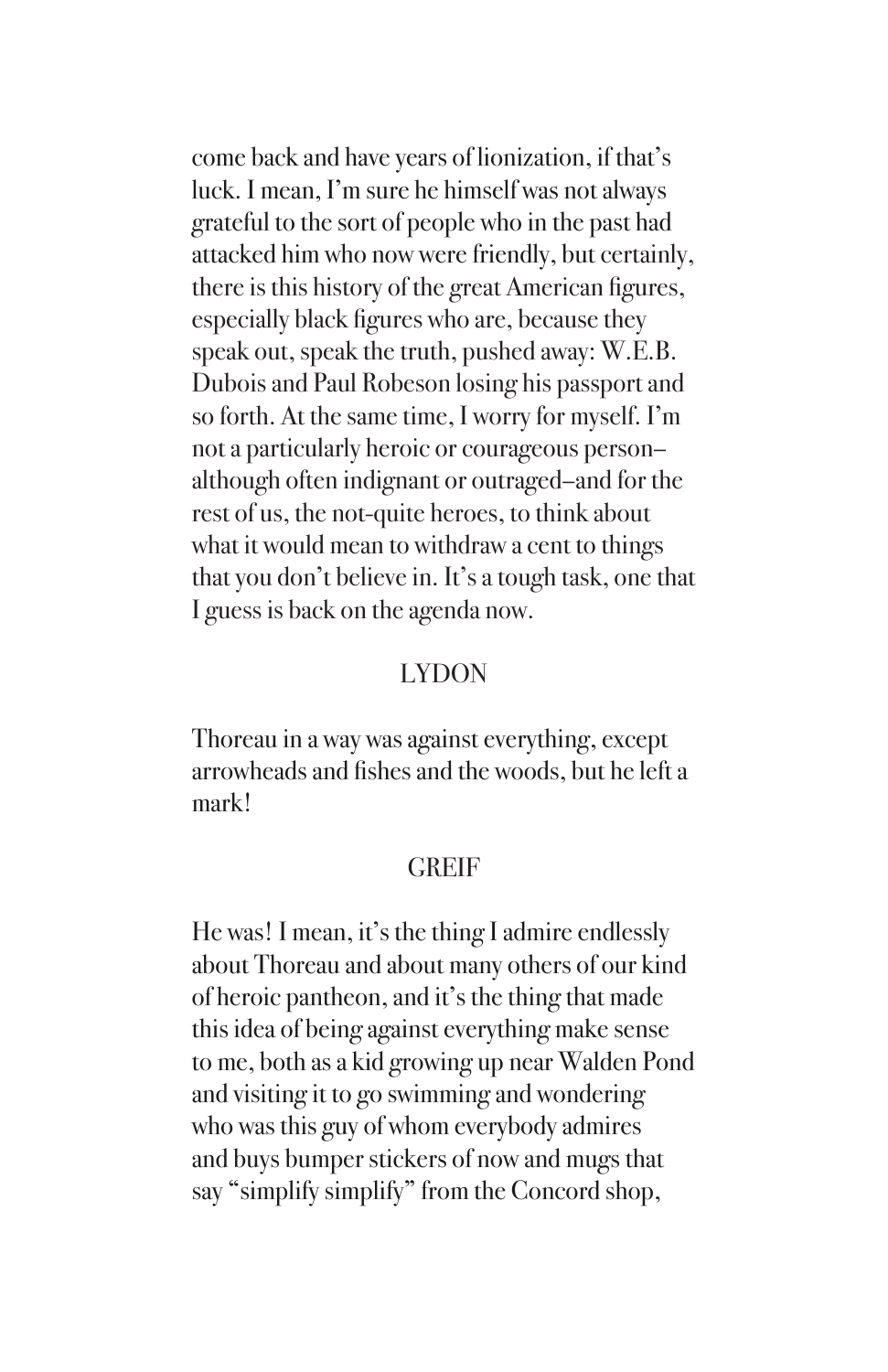and yet, in his own time so clearly seems to have been such a crank. I mean, I guess the principle of 'Against Everything', ordinarily, is simply that it's reasonable and right to ask if the things that people say are good and just and true really are. To ask if you really believe in the things that everyone seems to believe in and to say "no" first and push first as a way of finding out the things that you really do love, the things that you really do stand for and believe in. That's the Thoreau-ian principle as I take it.

## LYDON

And he's 200 years old this year so the moral is: Read Thoreau, and feel free to be a crank in the age of Trump.

## GREIF

Be a crank, indeed. You know, Trump in a way he suddenly presents us with the spectacle of a million things that one really is against, one should be against, almost too easily, a mockery of what it is to separate right from wrong or good from bad, and because of that I do think there's an additional challenge of not letting the Trump moment engross all of your attention nor to assume that the rest of your life is all good and right.

# LYDON

Right after the election Mark, you wrote that we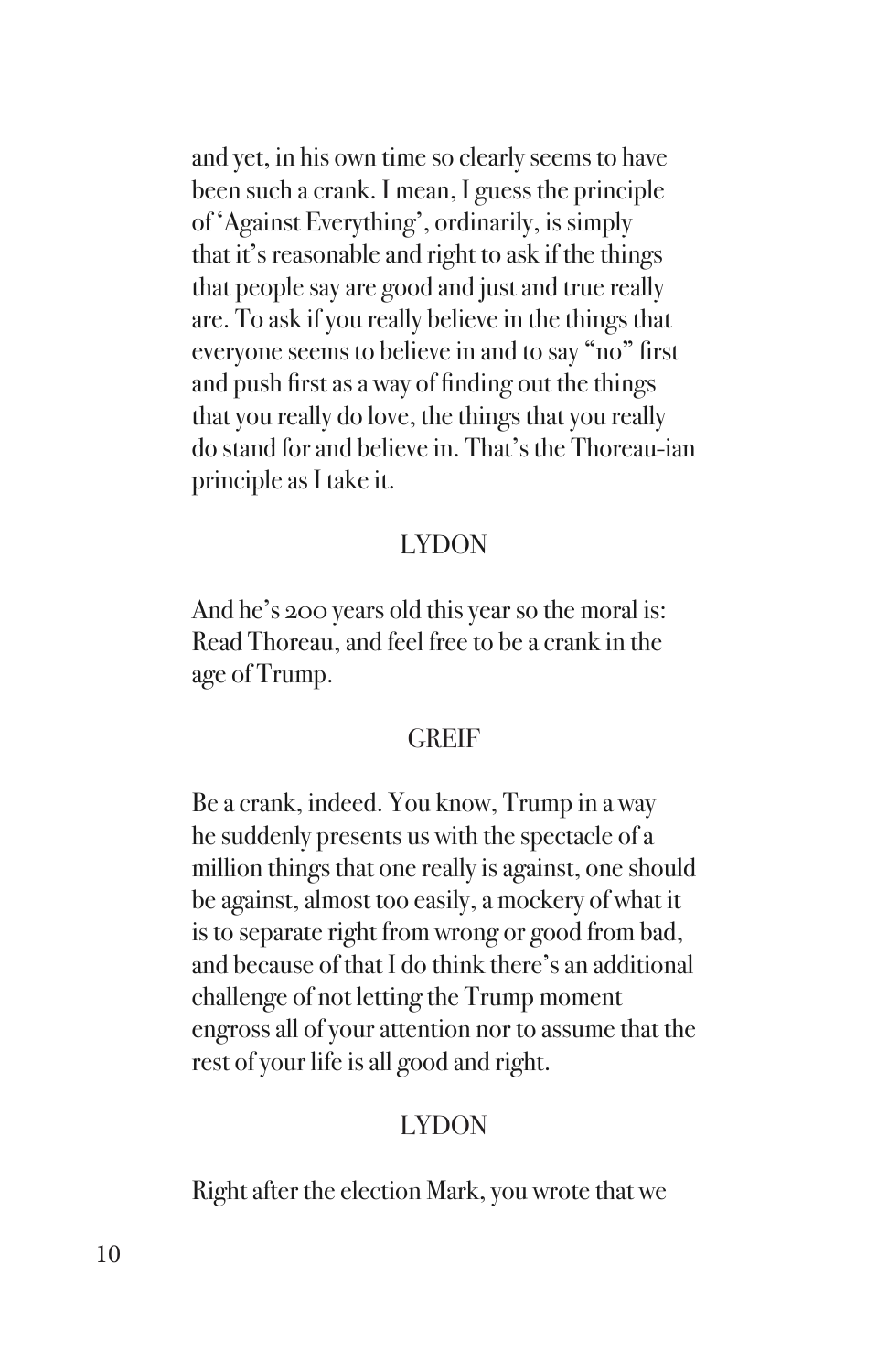don't have a president. "No President" was the motto. Sounds like Thoreau's motto of "better than small government would be no government," but where do you go with that slogan?

#### **GREIF**

I was trying to think what was good in a moment of really realizing the worst, having the worstfear president, and I was trying to think too why I felt uneasy with the slogan that you heard from people: "not my president." It always worries me a bit when you think you can simply opt out of responsibility for a state that relies on the collective consent of the governed. What I imagined, really, is that it might well be time—in a country that vowed it would not have kings or queens and would not have single leaders—to find a way out of always thinking of ourselves endlessly fantasizing in relation to single individuals. Presidents or possible presidents. During the election I did find myself thinking this was crazy to spend so much time thinking "Am I more like Hillary? Am I more like Donald? Do I like Hillary? Do I like Donald?" Who cares? Why even use these single names for single people as kind of exemplars of who we might be as a nation? So yeah, I thought maybe it's time to grow up, get rid of an executive that was never meant to be very powerful in the first place, force ourselves actually to look at Congress and make them do things and think, as probably the founders wished us to, in kind of collectives of two houses of Congress, of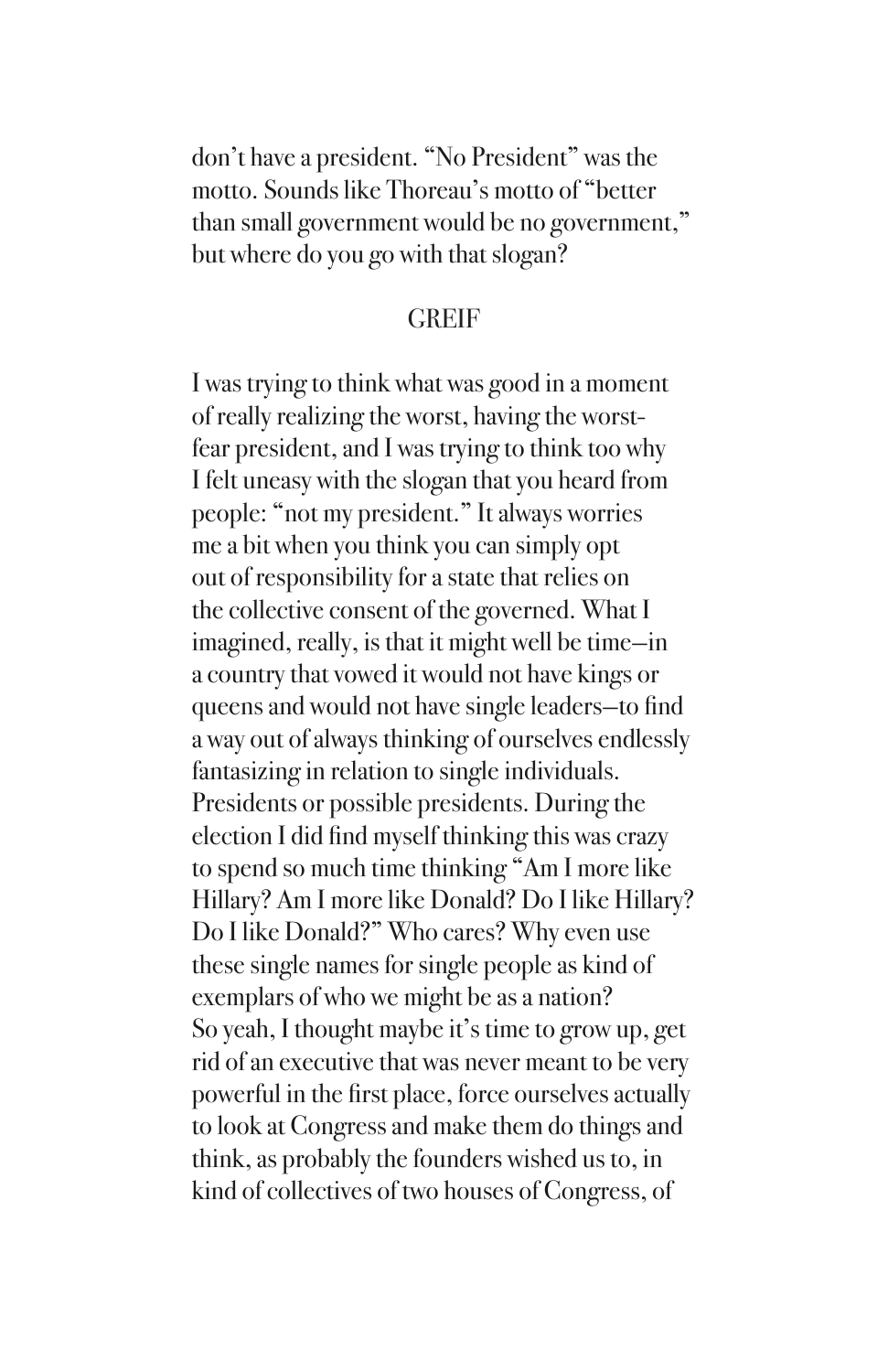representation from all of us, etc. Not just as a thought experiment, I do feel kind of in earnest. It actually might be good to think about what the United States would be like if we could get rid of presidents altogether, and certainly, Trump presents a real case of it because I do think his election is illegitimate in many ways, and as a political personality he seems illegitimate to be a leader precisely because of his life and lies and all the rest. I think there's something there too about Thoreau of use now, and something very unfamiliar to us now about Thoreau is that he really did think of himself, rightly, as being very close to the founding, right? So, it's let's say 75 years earlier when he's writing his major works, and there he was in Concord and Lexington, and he thought, "Oh, these people who started a new country and founded the nation, well, that's my grandparents' generation." But, for that reason, he had this odd idea that every person or every American might think of him or herself as, again, being a kind of founding generation. You might have to ask yourself, "Well, we gained our independence, we said. Did we actually gain independence?" It's in line with his great joke about writing his book for those who are said to live in Concord. The joke, of course, is that he doesn't mean that there's any doubt about where they're located but that there's some doubt, by his standards, of whether they're really living, and Thoreau would put to us the question all these hundreds of years later: Have we really achieved independence in the way that we promised